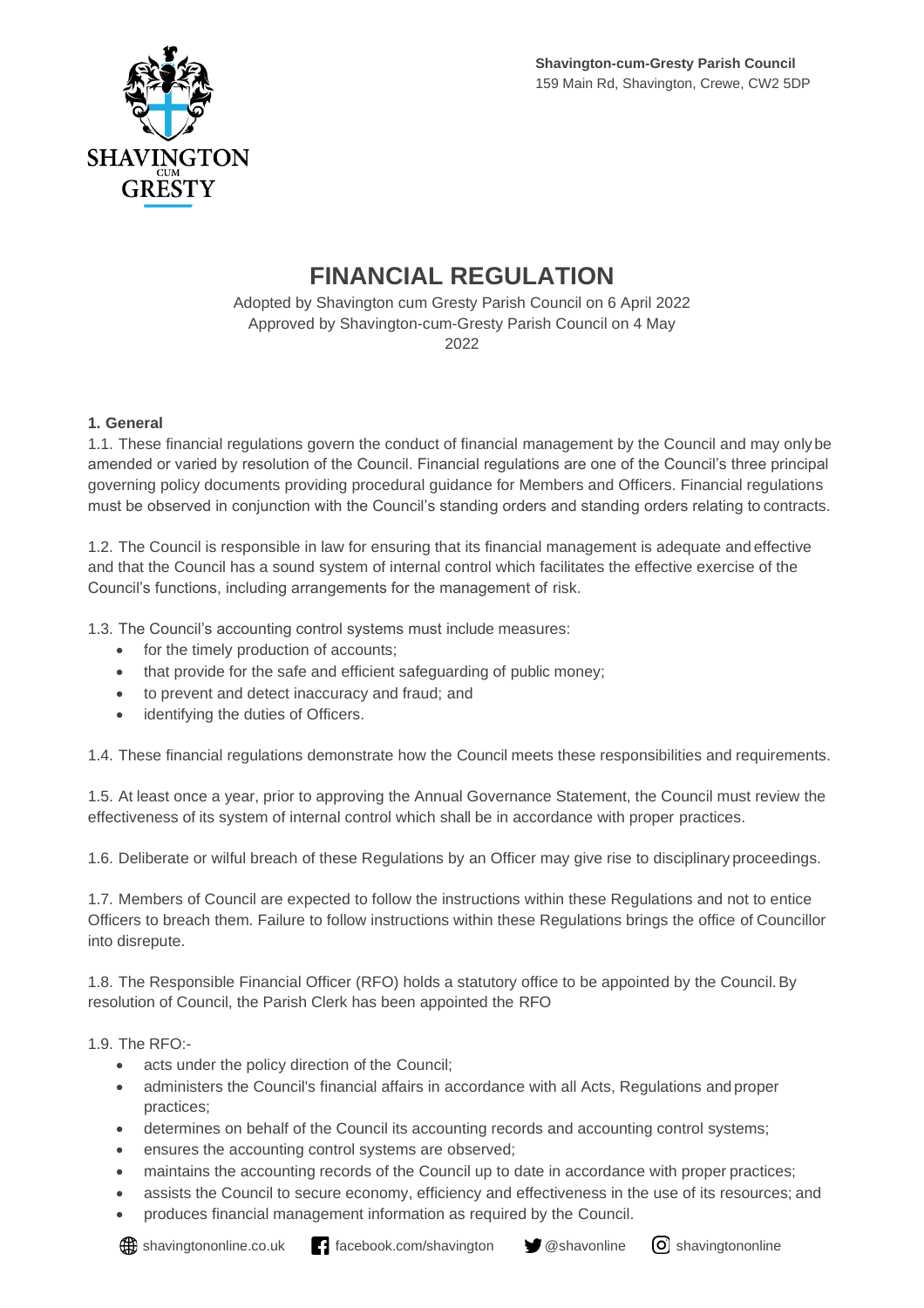

1.10. The accounting records determined by the RFO shall be sufficient to show and explain the Council's transactions and to enable the RFO to ensure that any income and expenditure account and statement of balances, or management information prepared for the Council from time to time, comply with the Accounts and Audit Regulations.

1.11. The accounting records determined by the RFO shall in particular contain:-

- entries from day to day of all sums of money received and expended by the Council and the matters to which the income and expenditure accounts relate;
- a record of the assets and liabilities of the Council; and
- wherever relevant, a record of the Council's income and expenditure in relation to claims made, or to be made, for any contribution, grant or subsidy.

1.12. The accounting control systems determined by the RFO shall include:-

- procedures to ensure that the financial transactions of the Council are recorded as soon as reasonably practicable and as accurately and reasonably as possible;
- procedures to enable the prevention and detection of inaccuracies and fraud and the ability to reconstruct any lost records;
- identification of the duties of Officers dealing with financial transactions and division of responsibilities of those Officers in relation to significant transactions;
- procedures to ensure that uncollectable amounts, including any bad debts are not submitted to the Council for approval to be written off except with the approval of the RFO and that the approvals are shown in the accounting records; and
- measures to ensure that risk is properly managed.

1.13. The Council is not empowered by these Regulations or otherwise to delegate certain specified decisions. In particular any decision regarding:-

- setting the final budget or the precept (Council tax requirement);
- approving accounting statements;
- approving an annual governance statement;
- borrowing;
- writing off bad debts;
- declaring eligibility for the General Power of Competence (GPoC); and
- addressing recommendations in any report from the internal or external auditors, shall be a matter for Council only.

1.14. In addition, the Council must:-

- determine and keep under regular review the bank mandate for all Council bank accounts;
- approve any grant in excess of £5,000; and
- in respect of the annual salary for any Officer have regard to recommendations about annual salaries of Officers made by the relevant Committee in accordance with its Terms of Reference. For the purpose of clarity, the Staffing Committee make recommendations on regrading and new positions and may determine annual increments within existing grades

1.15. In these financial regulations, references to the Accounts and Audit Regulations or 'the regulations' shall mean the regulations issued under the provisions of Section 27 of the Audit Commission Act 1998, or any superseding legislation, and then in force unless otherwise specified. In these financial regulations the

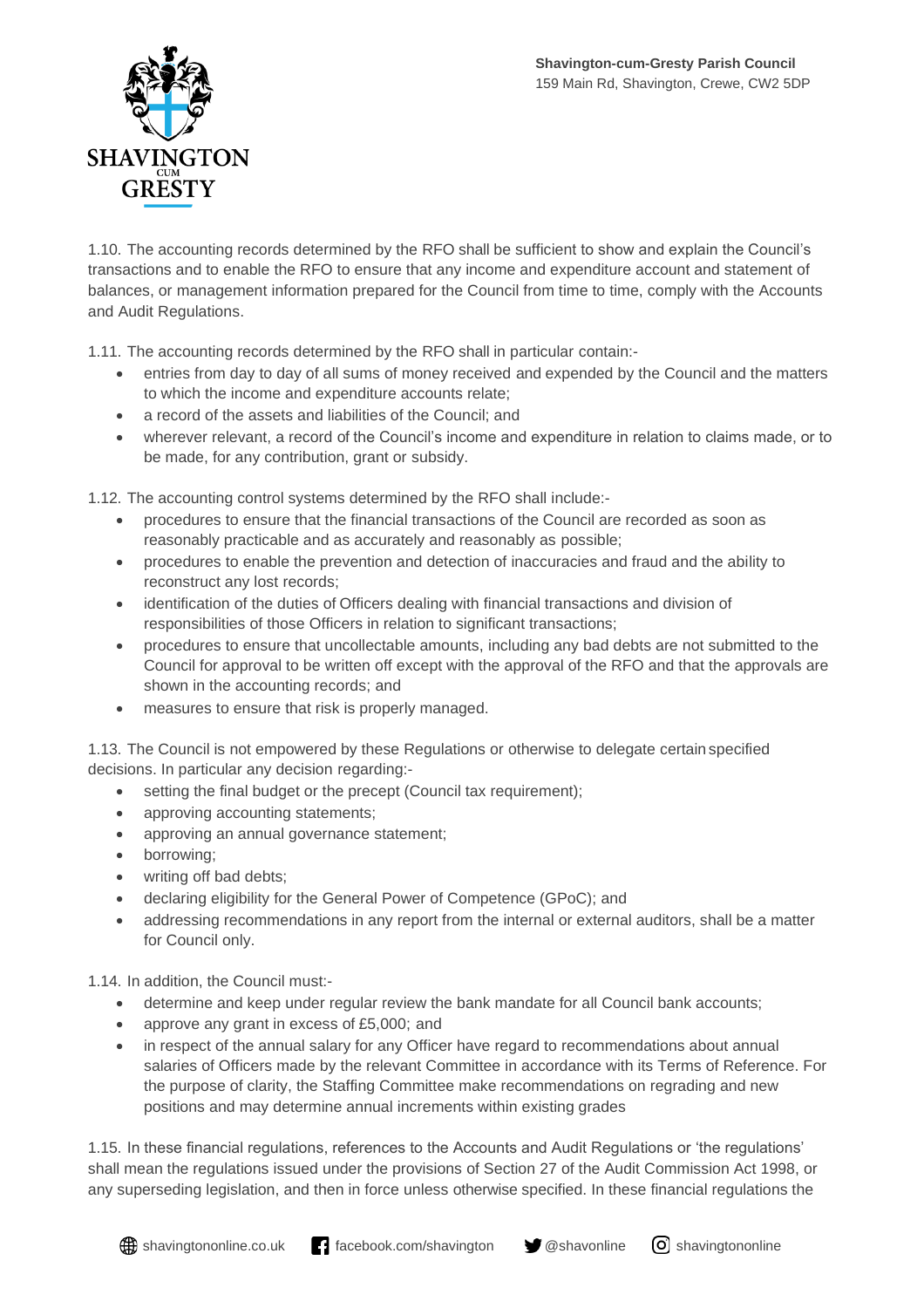

term 'proper practice' or 'proper practices' shall refer to guidance issued in *Governance and Accountability for Local Councils - a Practitioners' Guide (England)* issued by the Joint Practitioners Advisory Group (JPAG), available from the websites of NALC and the Society for Local Council Clerks (SLCC).

# **2. Accounting and audit (internal and external)**

2.1. All accounting procedures and financial records of the Council shall be determined by the RFO in accordance with the Accounts and Audit Regulations, appropriate guidance and proper practices.

2.2. On a regular basis, at least once in each quarter, and at each financial year end, a Member other than the Chair shall be appointed to verify bank reconciliations (for all accounts) produced by the RFO. The Member shall sign the reconciliations and the original bank statements (or similar document) as evidence of verification. This activity shall on conclusion be reported, including any exceptions, to and noted by the Finance Committee.

2.3. The RFO shall complete the annual statement of accounts, annual report, and any related documents of the Council contained in the Annual Return (as specified in proper practices) as soon as practicable after the end of the financial year and having certified the accounts shall submit them and report thereon to the Council within the timescales set by the Accounts and Audit Regulations.

2.4. The Council shall ensure that there is an adequate and effective system of internal audit of its accounting records, and of its system of internal control in accordance with proper practices. Any officer or member of the Council shall make available such documents and records as appear to the Council to be necessary for the purpose of the audit and shall, as directed by the Council, supply the RFO, internal auditor, or external auditor with such information and explanation as the Council considers necessary for that purpose.

2.5. The internal auditor shall be appointed annually by Council and shall carry out the work in relation to internal controls required by the Council in accordance with proper practices.

2.6. The internal auditor shall:-

- be competent and independent of the financial operations of the Council;
- report to Council in writing, or in person, on a regular basis with a minimum of one annual written report and one interim report during each financial year;
- demonstrate competence, objectivity and independence, be free from any actual or perceived conflicts of interest, including those arising from family relationships; and
- have no involvement in the financial decision making, management or control of the Council

2.7. Internal or external auditors may not under any circumstances:-

- perform any operational duties for the Council;
- initiate or approve accounting transactions; or
- direct the activities of any Council Officer, except to the extent that such Officer have been appropriately assigned to assist the internal auditor.

2.8. For the avoidance of doubt, in relation to internal audit the terms 'independent' and 'independence' shall have the same meaning as is described in proper practices.

2.9. The RFO shall make arrangements for the exercise of electors' rights in relation to the accounts including the opportunity to inspect the accounts, books, and vouchers and display or publish any notices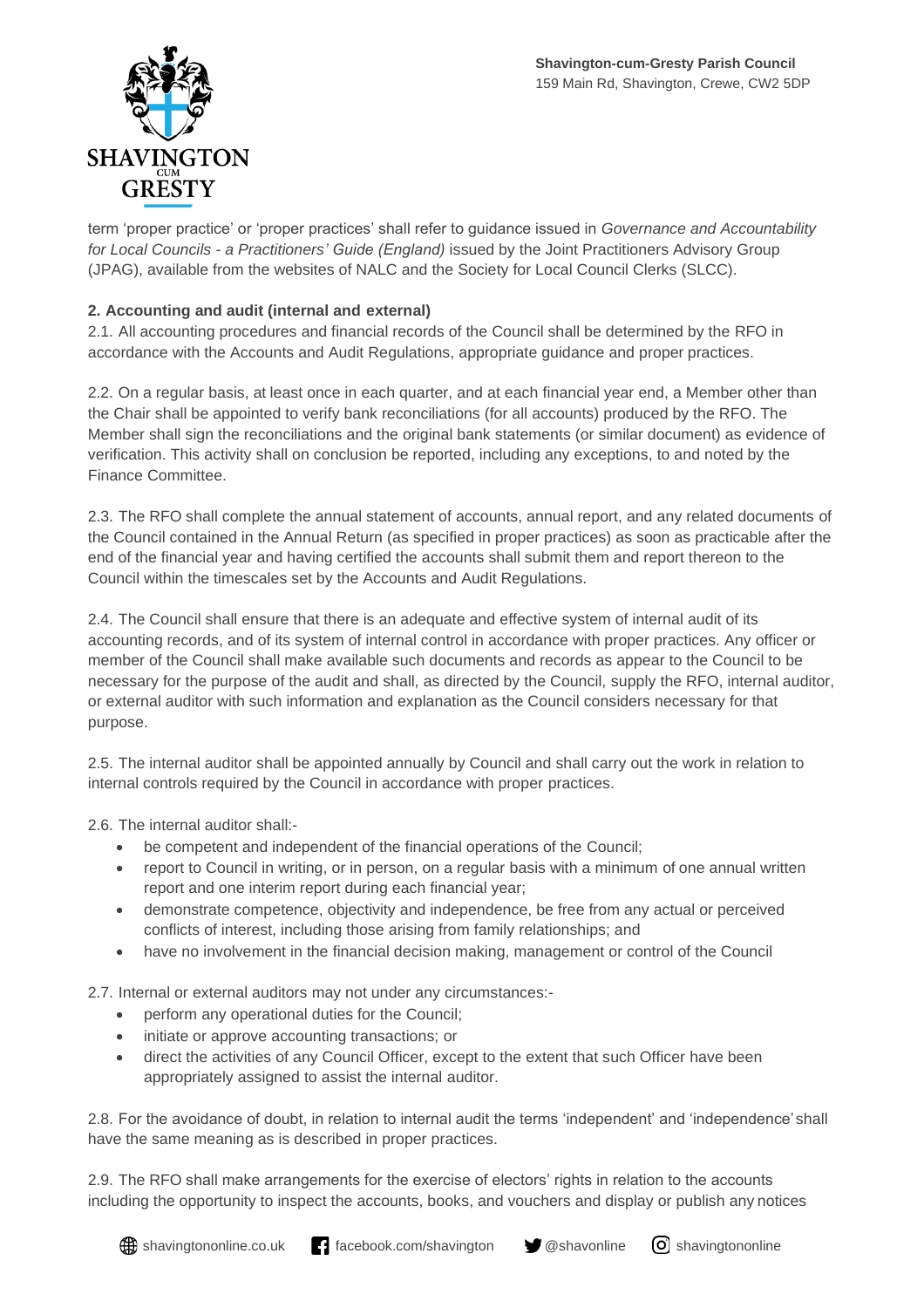

and statements of account required by Audit Commission Act 1998, or any superseding legislation, and the Accounts and Audit Regulations.

2.10. The RFO shall, without undue delay, bring to the attention of all Councillors any correspondenceor report from internal or external auditors, unless the correspondence is of a purely administrative matter.

# **3. Annual estimates (budget) and forward planning**

3.1. Each Committee shall review its forecast of revenue and capital receipts and payments. Havingregard to the forecast, it shall thereafter formulate and submit proposals for the following financial year to the Council not later than the end of November each year, including any proposals for revising the forecast.

3.2. The RFO must each year, by no later than November, prepare detailed estimates of all income and expenditure including the use of reserves and all sources of funding for the following financial year in the form of a budget to be considered by each relevant Committee. The Finance Committee shall, no later than December, consider its own budget and a draft budget for the Council (taking in to account recommendations from relevant Committees) and make recommendations to Council no later than January.

3.3. The Council shall consider annual budget proposals in relation to the Council's forecast of revenue and capital receipts and payments including recommendations for the use of reserves and sources of funding and update the forecast accordingly.

3.4. The Council shall fix the precept (Council tax requirement), and relevant basic amount of Council tax to be levied for the ensuing financial year not later than the deadline date set by the relevant billing authority. The RFO shall issue the precept to the billing authority and shall supply each Member with a copy of the approved annual budget.

3.5. The approved annual budget shall form the basis of financial control for the ensuing year.

3.6. The Finance Committee shall consider a rolling Medium Term Financial Plan prepared by the RFO and recommend it to Council by March each year. The Council shall adopt such a plan no later than April.

# **4. Budgetary control and authority to spend**

4.1. Expenditure on revenue items may be authorised up to the amounts included for that class of expenditure in the approved budget. This authority is to be determined by:-

- the Council for all items over £10,000:
- a duly delegated Committee of the Council for items over £1,000 to £10,000;
- the Clerk for any items up to £1,000.
- In the case of expenditure over £1,000 which is urgent, or for which delay is undesirable, the Clerk will contact all Members indicating the Clerk will contact all Members indicating that the matter will be actioned in five working days unless the action is 'called in'. A call in will be taken to the next available Council or Committee meeting according to the amount involved and is triggered by an absolute majority Members of Council (in the case of sums over £10,000 ) or of the relevant Committee (in the case of amounts between £1,000 and £10,000 within the Committee budget) contacting the Officer asking for a call in. A log will be retained to record requests for call in. If absolute majority is not reached by closure of 48hours call-in window, a extra-ordinary Council or Committee meeting should be called.

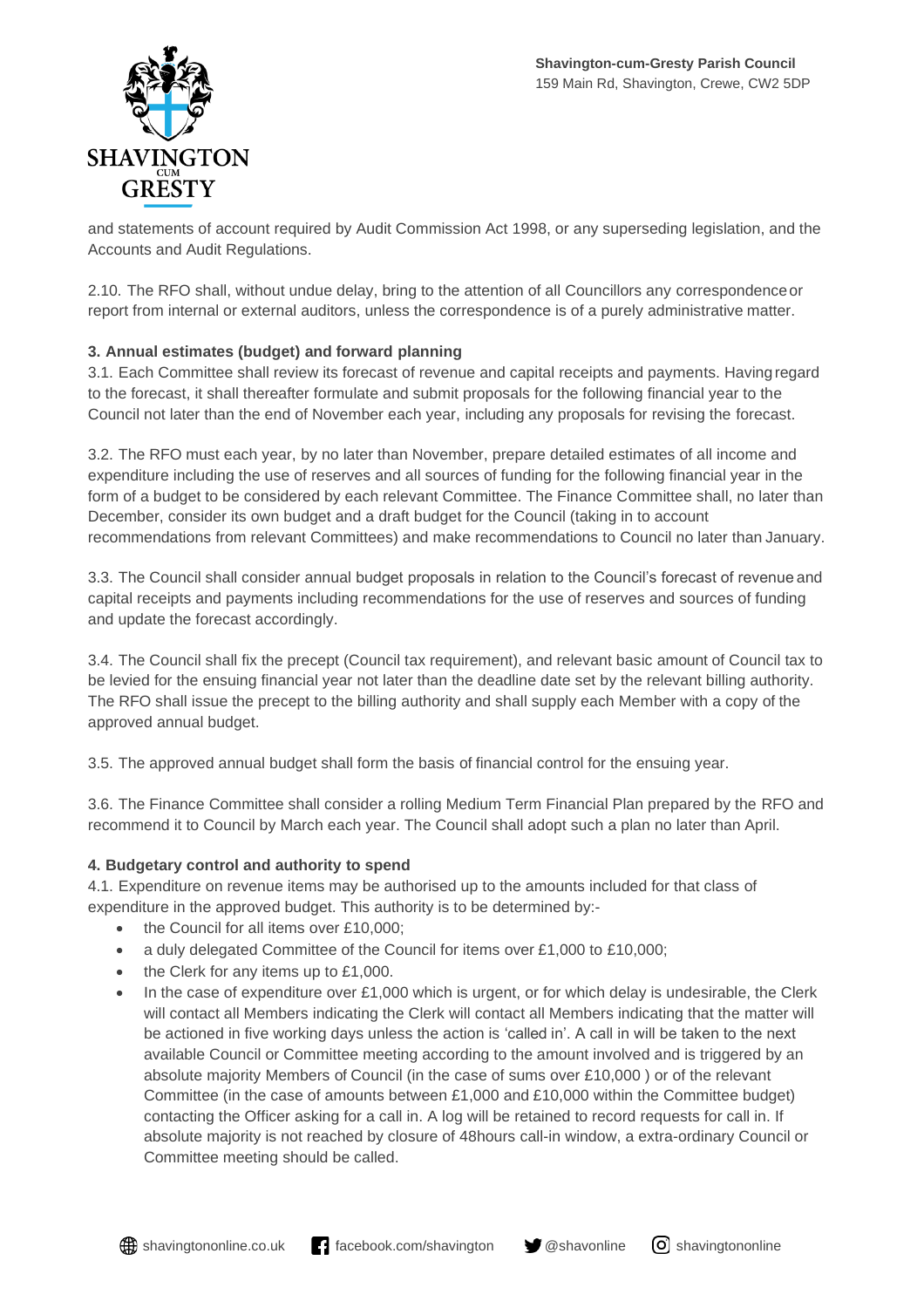

Such authority is to be evidenced by a minute or by an authorisation slip duly signed by the Clerk, and where necessary also by the appropriate Committee Chair or the Council Chairman. Contracts may not be disaggregated to avoid controls imposed by these regulations.

4.2. No expenditure may be authorised that will exceed the amount provided in the revenue budget for that class of expenditure other than by resolution of the Council, or duly delegated Committee. During the budget year and with the approval of Council having considered fully the implications for public services, unspent and available amounts may be moved to other budget headings or to an earmarked reserve as appropriate (*'virement'*).

4.3. Unspent provisions in the revenue or capital budgets for completed projects shall not be carried forward to a subsequent year without prior approval by either the Finance Committee or Council

4.4. The salary budgets are to be reviewed at least annually in December for the following financial year. The RFO will inform Committees of any changes impacting on their budget requirement for the coming year in good time.

4.5. In cases of extreme risk to the delivery of Council services, or other cases of utmost urgency, the Clerk in consultation with the Chairman and Chair of Finance Committee may authorise revenue expenditure on behalf of the Council which in the Clerk's judgement is necessary to continue their delivery. Such expenditure includes repair, replacement or other work, whether or not there is any budgetary provision for the expenditure, subject to a limit of £10,000. The Clerk shall report such action to the next meeting of Finance Committee or to the Council as soon as practicable thereafter.

4.6. No expenditure shall be authorised in relation to any capital project and no contract entered into or tender accepted involving capital expenditure unless the Council is satisfied that the necessary funds are available and the requisite borrowing approval has been obtained.

4.7. All capital works shall be administered in accordance with the Council's Standing Orders, Financial Regulations.

4.8. The RFO shall regularly provide the Council with a statement of income and expenditure to date under each head of the budgets, comparing actual expenditure to the appropriate date against that planned as shown in the budget. These statements are to be prepared at least every second month and shall show explanations of material variances. For this purpose, "material" shall be in excess of £100 or 15% of the budget.

4.9. Changes in earmarked reserves shall be approved by Council as part of the budgetary control process.

# **5. Banking arrangements and authorisation of payments**

5.1. The Council's banking arrangements, including the bank mandate, shall be made by the RFO and approved by the Council; banking arrangements may not be delegated to a Committee. They shall be regularly reviewed for safety and efficiency. The Council may seek credit references in respect of Members or employees who act as signatories.

5.2. The RFO shall prepare a schedule of payments requiring authorisation by at least three of the Council's Authorised Member Signatories. The three Authorised Member Signatories shall review the schedule for compliance and, having satisfied themselves shall authorise payment by email or by signing the schedule. This shall be deemed as authorisation by any two of the RFO, Proper Officer or other authorised Officer to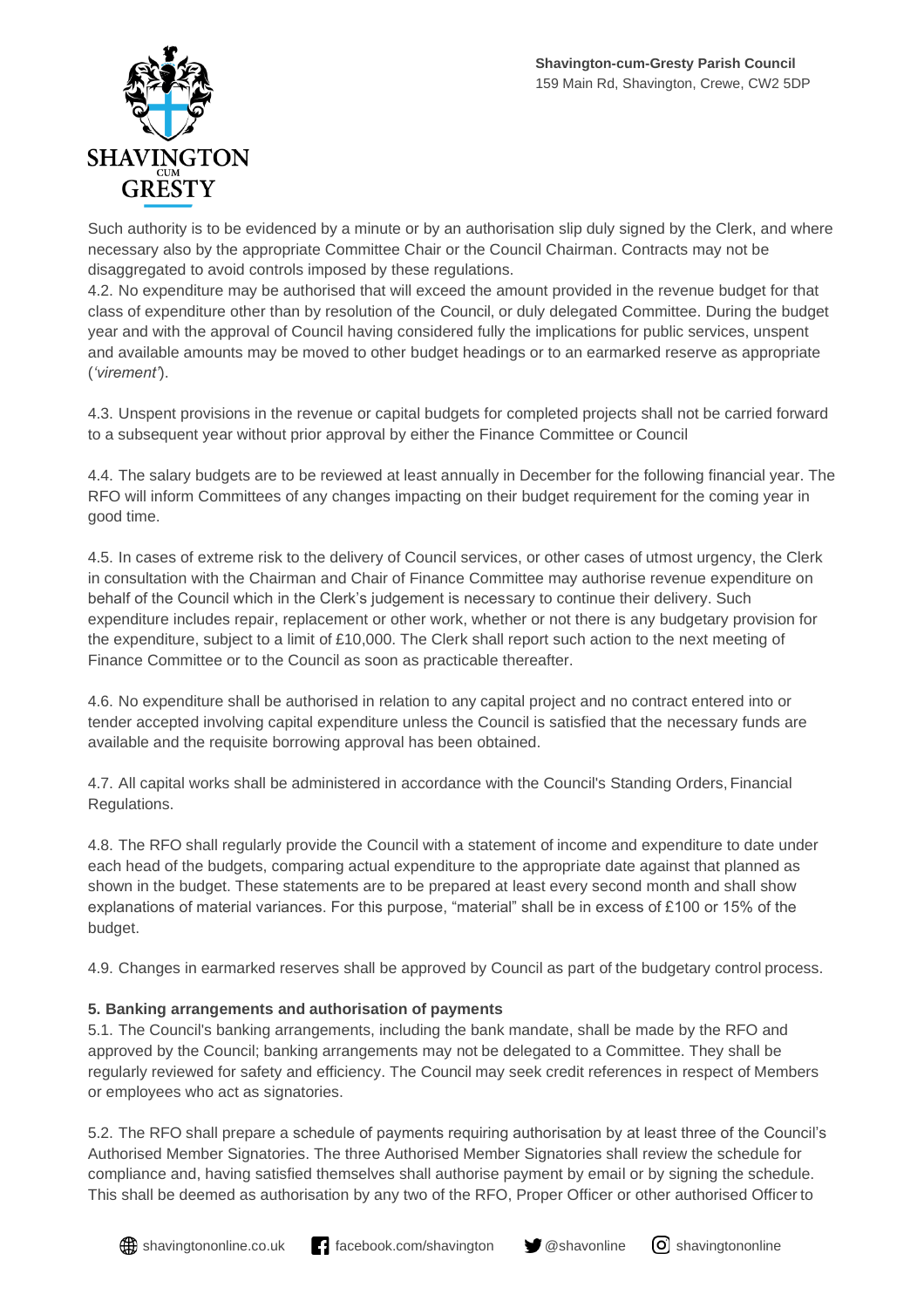

activate electronic payments using the Council's Electronic Banking System. At every meeting of the Council, the RFO shall present a full list of payments which have been authorised by Members for information.

5.3. All invoices for payment shall be examined, verified and certified by the RFO to confirm that the work, goods or services to which each invoice relates has been received, carried out, examined and represents expenditure previously approved by the Council.

5.4. The RFO shall examine invoices for arithmetical accuracy and analyse them to the appropriate expenditure headings. The RFO shall take all steps to pay all invoices submitted, unless there is a valid reason to withhold payment or part payment until the issue is resolved.

5.5. The Clerk or RFO shall have delegated authority to authorise the payment of items only in thefollowing circumstances (with the exception of 4.5 above):

- If a payment is necessary to avoid a charge to interest under the Late Payment of Commercial Debts (Interest) Act 1998, provided that a list of such payments shall be submitted to the next appropriate meeting of Council or Finance Committee;
- An expenditure item authorised under 5.7 below (continuing contracts and obligations) provided that a list of such payments shall be submitted to the next appropriate meeting of Council or Finance **Committee**

5.6. Transfers between any accounts (except on any account on which the Officers are signatories) and the current account may be affected by the RFO and Proper Officer. A transfer into any account on which Officers are signatories shall be treated like a cheque on the current account and shall require the authorisation of at least three Members who are authorised signatories.

5.7. In respect of grants, a duly authorised Committee shall approve expenditure within any limits set by Council and in accordance with any policy statement approved by Council. Any Revenue or Capital Grant in excess of £5,000 shall before payment, be subject to ratification by resolution of the Council.

5.8. Members are subject to the Code of Conduct that has been adopted by the Council and shall comply with the Code and Standing Orders when a decision to authorise or instruct payment is made in respect of a matter in which they have a disclosable pecuniary or other interest, unless a dispensation has been granted.

5.9. The Council will aim to rotate the duties of Members in these Regulations so that onerous duties are shared out as evenly as possible over time.

5.10. Any changes in the recorded details of suppliers, such as bank account records, shall be approved in writing by the Parish Clerk or RFO. The Council shall retain a file with details of all suppliers whose invoices are paid electronically. Members Auditor(s) shall take a random sample of invoices to ensure that the details match those held in the Council's accounting software.

# **6. Instructions for the making of payments**

6.1. The Council will make safe and efficient arrangements for the making of its payments.

6.2. Following authorisation under Financial Regulation 5 above, the Council, a duly delegated Committee or, if so delegated, the Clerk or RFO shall give instruction that a payment shall be made.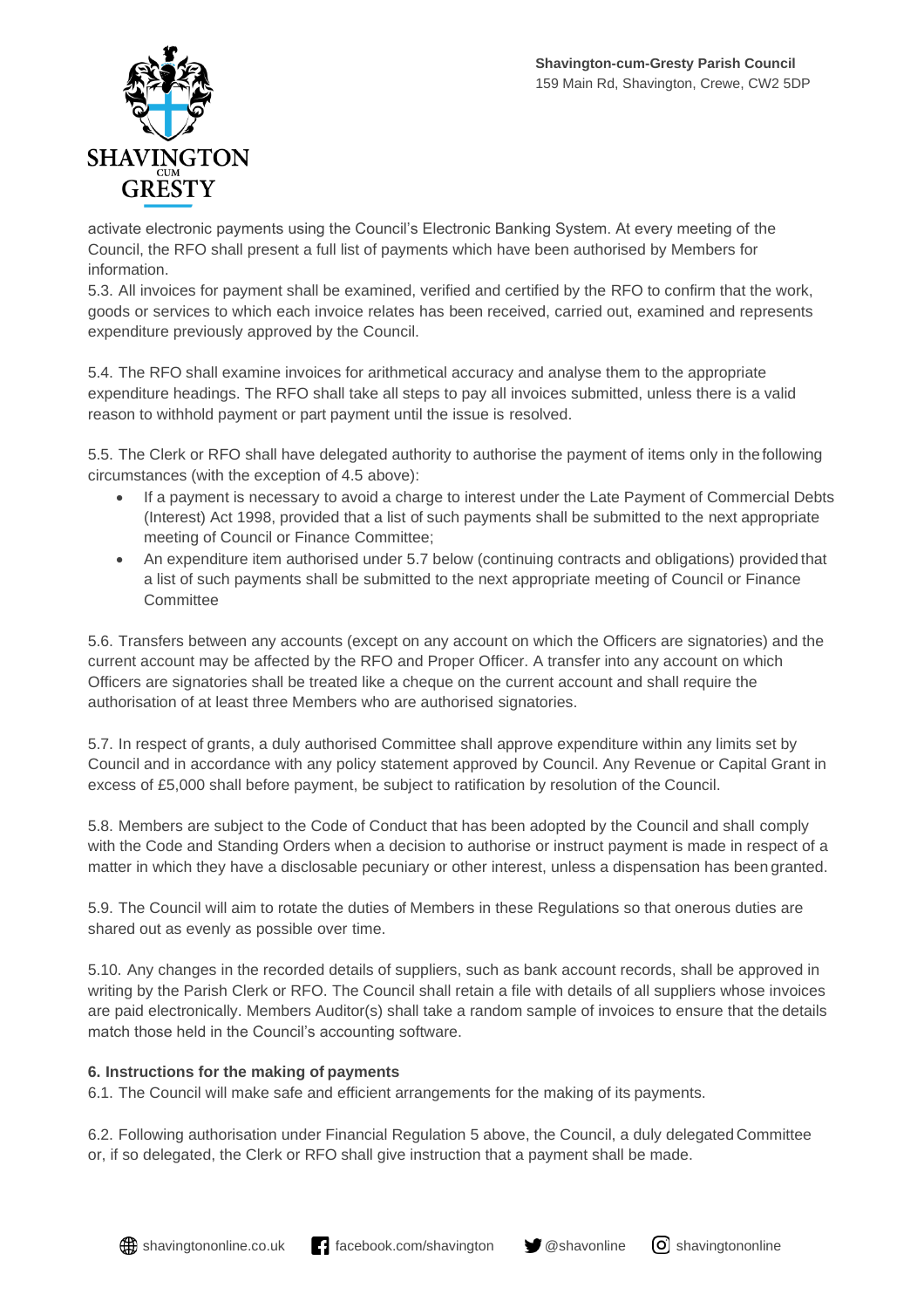

6.3. All payments shall be affected by cheque or other instructions to the Council's bankers, or otherwise, in accordance with a resolution of Council or duly delegated Committee.

6.4. Due to the volume of payments from the Council's bank account, the primary method of payment shall be via electronic banking as set out in 5.2 above. The schedule of payments shall be authorised by email or signed by at least three Authorised Member Signatories and those schedules shall then be presented to the next Council or Finance Committee for ratification. A Member who is a bank signatory, having a connection by virtue of family or business relationships with the beneficiary of a payment, should not, under normal circumstances, be a signatory to the payment in question. Unless otherwise decided by Council resolution, signatories will be Committee Chairs, the Chair or Deputy Chair.

6.5. In the event that payment is required by cheque those shall be signed by three Authorised Member Signatories. To indicate agreement of the details shown on the cheque or order for payment with the counterfoil and the invoice or similar documentation, the Authorised Member Signatories shall each also initial the cheque counterfoil.

6.6. If thought appropriate by the Council, payment for utility supplies (energy, telephone and water) and any National Non Domestic Rates may be made by variable Direct Debit provided that the instructions are signed by three Authorised Member Signatories and any payments are reported to Council as made. The approval of the use of a variable Direct Debit shall be renewed by resolution of the Council at least every two years.

6.7. If thought appropriate by the Council, payment for certain items (principally salaries) may be made by banker's standing order provided that the instructions are signed, or otherwise evidenced by three Authorised Member Signatories are retained and any payments are reported to Council as made. The approval of the use of a banker's Standing Order shall be renewed by resolution of the Council at least every two years.

6.8. If thought appropriate by the Council, payment for certain items may be made by BACS or CHAPS methods provided that the instructions for each payment are signed, or otherwise evidenced, by at least three Authorised Member Signatories, are retained and any payments are reported to Council as made. The approval of the use of BACS or CHAPS shall be renewed by resolution of the Council at least every two years.

6.9. If thought appropriate by the Council payment for certain items may be made by internet banking transfer provided evidence is retained showing which three Authorised Member Signatories approved the payment.

6.10. Where a computer requires use of a personal identification number (PIN) or other password(s), for access to the Council's records on that computer, a note shall be made of the PIN and Passwords and shall be shall be stored in a safe and secure place such as a safe or strongroom in a sealed dated envelope. This envelope may not be opened other than in the presence of two other Councillors. After the envelope has been opened, in any circumstances, the PIN and or passwords shall be changed as soon as practicable. The fact that the sealed envelope has been opened, in whatever circumstances, shall be reported to all Members immediately and formally to the next available meeting of the Council. This will not be required for a Member's personal computer used only for remote authorisation of bank payments.

6.11. No employee or Councillor shall disclose any PIN or password, relevant to the working of the Council or its bank accounts, to any person not authorised in writing by the Council or Finance Committee.

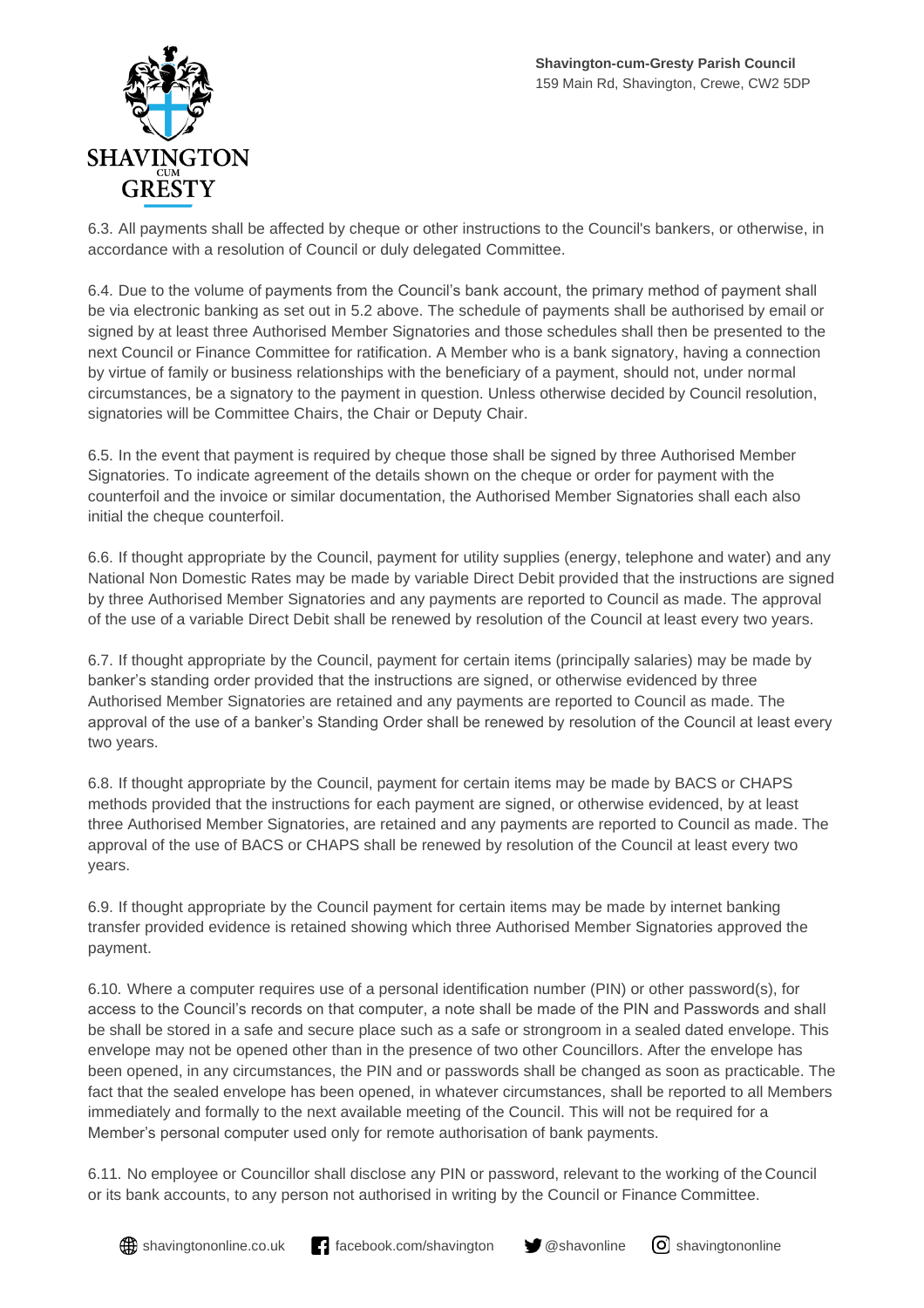

6.12. Regular back up copies of the records on any computer shall be made and shall be stored securely away from the computer in question, and preferably off site.

6.13. The Council, and any Members using computers for the Council's financial business, shall ensure that antivirus, antispyware and firewall software with automatic updates, together with a high level of security, is used.

6.14. Where internet banking arrangements are made with any bank, the Clerk or RFO shall be appointed as the Administrator. The bank mandate approved by the Council shall identify a number of Councillors and Officers who will be authorised to approve transactions on those accounts. The bank mandate will state clearly the amounts of payments that can be instructed by the use of the Service Administrator alone, or by the Administrator with a stated number of approvals. Once the payment is set on the system by the Clerk or another Officer, the transaction will need to be authorised by another Officer or Councillor with a bank mandate.

6.15. Access to any internet banking accounts will be directly to the access page (which may be saved under "favourites"), and not through a search engine or email link. Remembered or saved passwords facilities must not be used on any computer used for Council banking work. Breach of this Regulation will be treated as a very serious matter under these regulations.

6.16. Changes to account details for suppliers, which are used for internet banking may only be changed on written hard copy notification by the supplier and supported by hard copy authority for change signed by any two of the Clerk, the RFO or an Authorised Member Signatory. A programme of regular checks of standing data with suppliers will be followed.

6.17. Any Debit Card issued for use will be specifically restricted to the Clerk and the RFO and will also be restricted to a single transaction maximum value of £1,000 unless authorised by Council or Finance Committee in writing before any order is placed.

6.18. A prepaid payment card may be issued to the Clerk or RFO, if different, with varying limits. These limits will be set by the Council or Finance Committee and are currently: a maximum value of a single payment shall not exceed £1,000, and the balance held on the card shall not exceed £2,000. Transactions and purchases made will be reported to the Council or Finance Committee. The card may be topped up by the Clerk or RFO upon authorisation by two of the Authorised Member Signatories.

6.19. Any corporate credit card or trade card account opened by the Council will be specifically restricted to use by the Clerk and RFO and shall be subject to automatic payment in full at each month-end. Personal credit or debit cards of Members or staff shall not be used under any circumstances.

6.20. The Council will not maintain any form of petty cash float. All cash received must be banked intact. Any payments made in cash by the Clerk or RFO or another officer authorised by the Clerk or RFO (for example for postage or minor stationery items) shall be refunded on a regular basis.

6.21 The Clerk, RFO or Officer responsible for the administration of the Grant and Donations Scheme requests confirmation that payment has been received from the recipient organisation where they have been awarded a grant and/or donation exceeding £1,000. This receipt will be kept in the organisations Grant Application File.

**(#)** shavingtononline.co.uk **f**acebook.com/shavington  $\blacktriangledown$  @shavonline  $\lceil \Theta \rceil$  shavingtononline

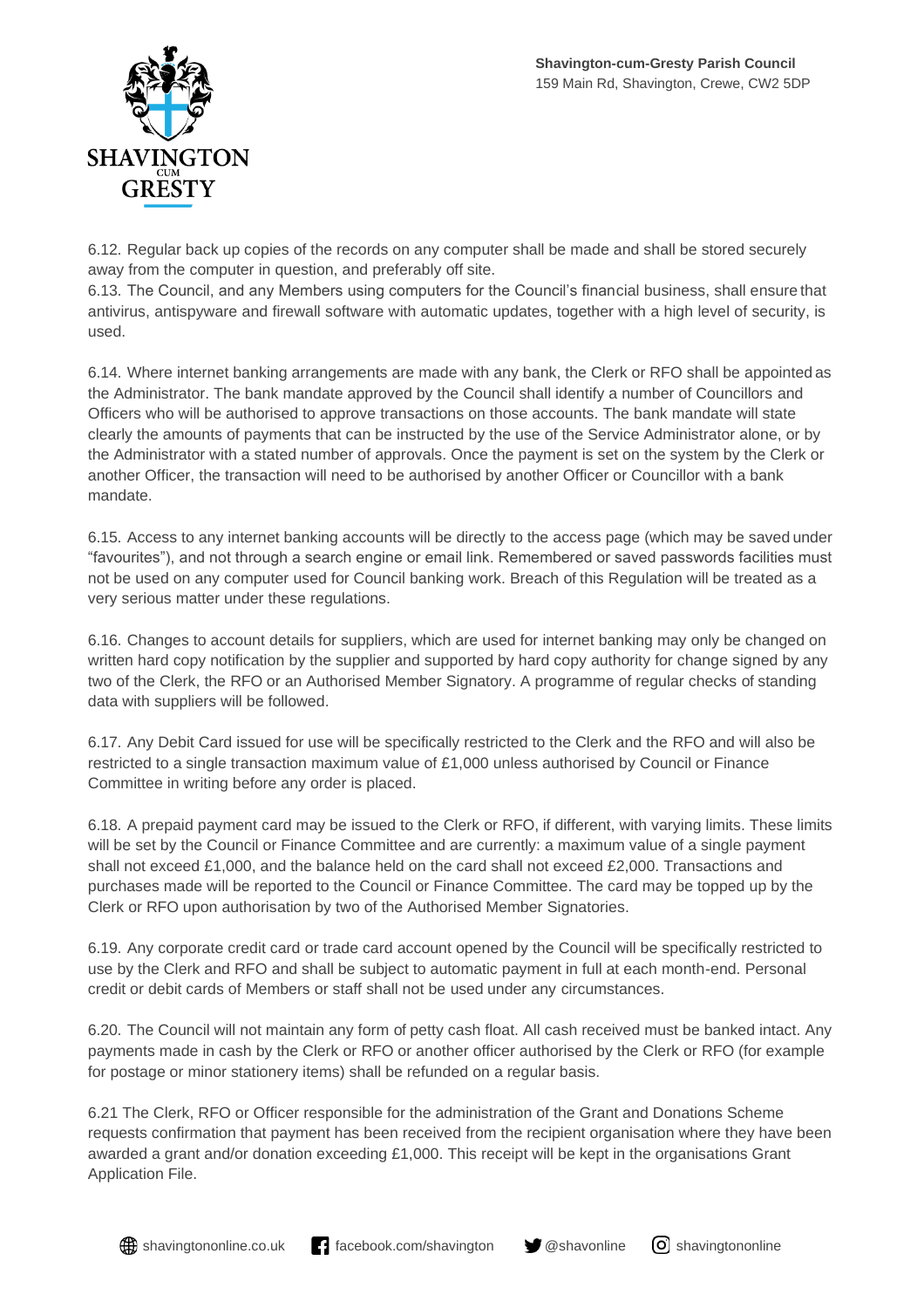

## **7. Payment of salaries**

7.1. As an employer, the Council shall make arrangements to meet fully the statutory requirements placed on all employers by PAYE and National Insurance legislation. The payment of all salaries shall be made in accordance with payroll records and the rules of PAYE and National Insurance currently operating, and salary rates shall be as agreed by Council, or Personnel Committee according to approved delegation.

7.2. Payment of salaries and payment of deductions from salary such as may be required to be made for tax, national insurance and pension contributions, or similar statutory or discretionary deductions must be made in accordance with the payroll records and on the appropriate dates stipulated in employment contracts, provided that each payment is reported to the next available Council meeting, as set out in these regulations above.

7.3. No changes shall be made to any employee's pay, emoluments, or terms and conditions of employment without the prior consent of the Council or Staffing Committee according to approved delegation.

7.4. Each and every payment to employees of net salary and to the appropriate creditor of the statutory and discretionary deductions shall be recorded in a separate confidential record (confidential cash book). This confidential record is not open to inspection or review (under the Freedom of Information Act 2000 or otherwise) other than:-

- by any Councillor who can demonstrate a need to know;
- by the internal auditor;
- by the external auditor; or
- by any person authorised under Audit Commission Act 1998, or any superseding legislation.

7.5. The total of such payments in each calendar month shall be reported with all other payments as made as may be required under these Financial Regulations, to ensure that only payments due for the period have actually been paid.

7.6. An effective system of personal performance management should be maintained for all staff.

7.7. Any termination payments shall be supported by a clear business case and reported to the Council. Termination payments shall only be authorised by Council.

7.8. Before employing interim staff, the Council or Staffing Committee must consider a full business case.

#### **8. Loans and investments**

8.1. All borrowings shall be affected in the name of the Council, after obtaining any necessary borrowing approval. Any application for borrowing approval shall be approved by Council as to terms and purpose. The application for borrowing approval, and subsequent arrangements for the loan shall only be approved by Council.

8.2. Any financial arrangement which does not require formal borrowing approval from the Secretary of State (such as Hire Purchase or Leasing of tangible assets) shall be subject to approval by the full Council. In each case a report in writing shall be provided to Council in respect of value for money for the proposed transaction.

8.3. The Council will arrange with the Council's banks and investment providers for the sending of a copy of each statement of account to the Clerk or RFO.

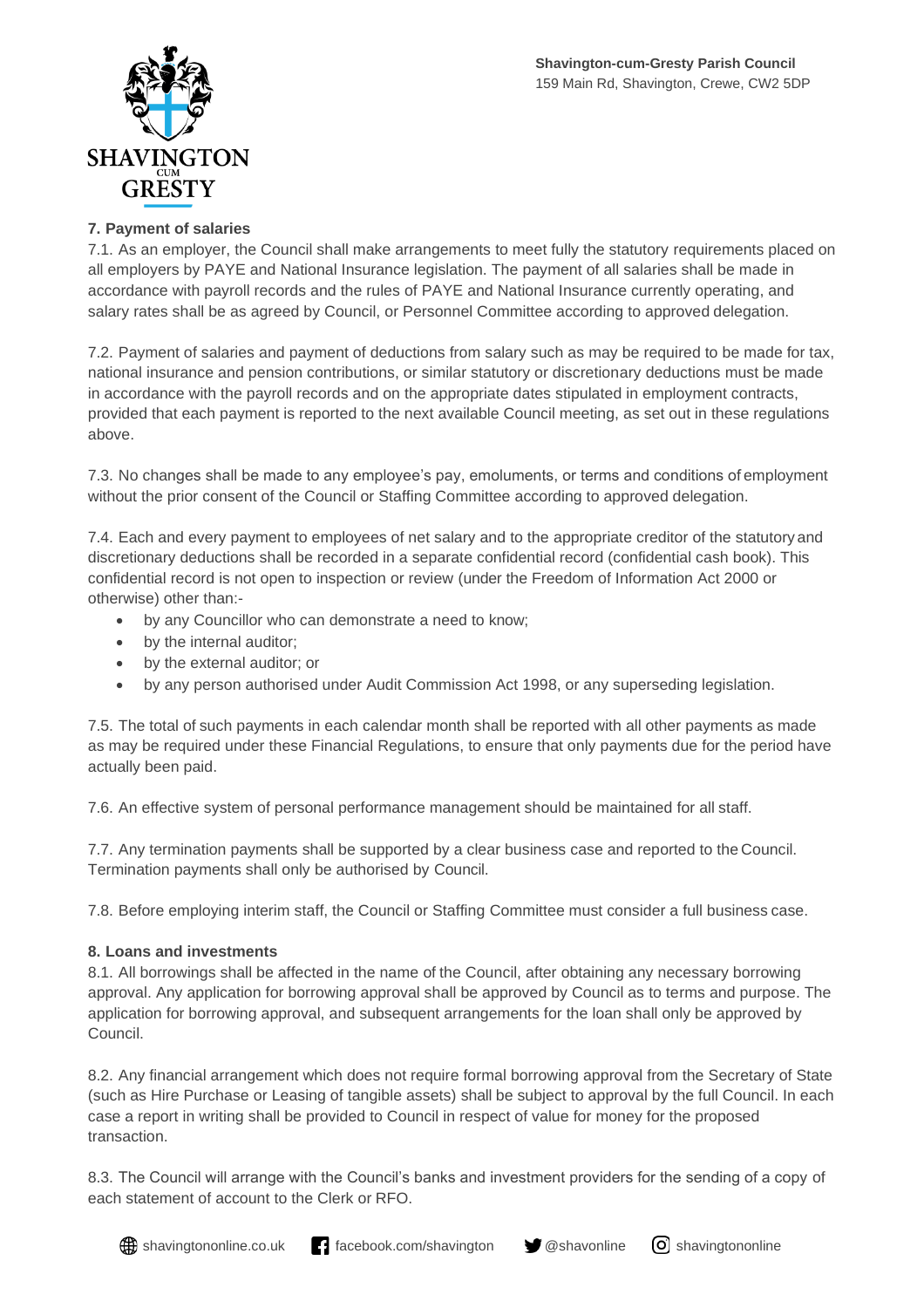

8.4. All loans and investments shall be negotiated in the name of the Council and shall be for a set periodin accordance with Council policy.

8.5. The Council shall maintain an Investment Policy which shall be in accordance with relevant regulations, proper practices and guidance. The Policy shall be reviewed by the Council at least annually.

8.6. All investments of money under the control of the Council shall be in the name of the Council.

8.7. All investment certificates and other documents relating thereto shall be retained in the custody of the RFO.

8.8. Payments in respect of short term or long term investments, including transfers between bank accounts held in the same bank, or branch, shall be made in accordance with Regulation 5 (Authorisation of payments) and Regulation 6 (Instructions for payments).

## **9. Income**

9.1. The collection of all sums due to the Council shall be the responsibility of and under the supervision of the RFO.

9.2. Particulars of all charges to be made for work done, services rendered or goods supplied shall be agreed annually by the Council, notified to the RFO who shall be responsible for the collection of all accounts due to the Council.

9.3. The Council will review all fees and charges at least annually, following a report from the Clerk.

9.4. Any sums found to be irrecoverable and any bad debts shall be reported to the Council and shall be written off in the year.

9.5. All sums received on behalf of the Council shall be banked intact as directed by the RFO. In all cases, all receipts shall be deposited with the Council's bankers with such frequency as the RFO considers necessary.

9.6. The origin of each receipt shall be entered on the paying in slip.

9.7. Personal cheques shall not be cashed out of money held on behalf of the Council.

9.8. The RFO shall promptly complete any VAT Return that is required. Any repayment claim due in accordance with VAT Act 1994 section 33 shall be made at least quarterly coinciding with the financial year end.

9.9. Where any significant sums of cash are regularly received by the Council, the RFO shall take such steps as are agreed by the Council to ensure that more than one person is present when the cash is counted in the first instance, that there is a reconciliation to some form of control such as ticket issues, and that appropriate care is taken in the security and safety of individuals banking such cash.

9.10. Any income arising which is the property of a charitable trust shall be paid into a charitable bank account. Instructions for the payment of funds due from the charitable trust to the Council (to meet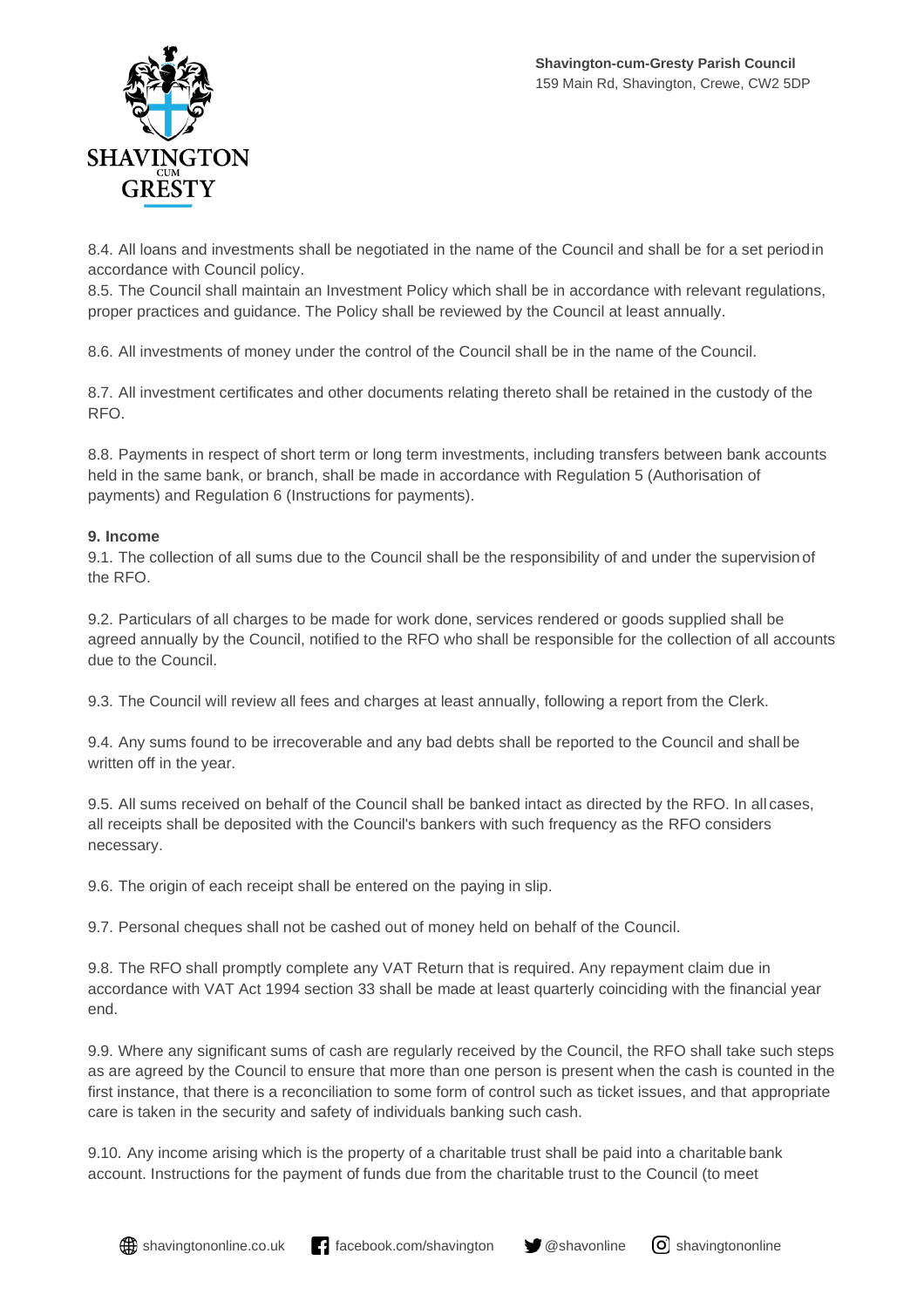

expenditure already incurred by the authority) will be given by the Managing Trustees of the charity meeting separately from any Council meeting.

9.11. The Council will not maintain any form of petty cash float.

# **10. Orders for work, goods and services**

10.1. An official order or letter shall be issued for all work, goods and services unless a formal contract is to be prepared or an official order would be inappropriate. Copies of orders shall be retained.

10.2. Order books shall be controlled by the Clerk or RFO.

10.3. All Members and Officers are responsible for obtaining value for money at all times. An Officer issuing an official order shall ensure as far as reasonable and practicable that the best available terms are obtained in respect of each transaction, usually by obtaining three or more quotations or estimates from appropriate suppliers, subject to any de minimis provisions in Regulation 11.1.

10.4. A Member may not issue an official order or make any contract on behalf of the Council.

10.5. The Clerk or RFO shall verify the lawful nature of any proposed purchase before the issue of any order, and in the case of new or infrequent purchases or payments, shall ensure that the statutory authority shall be reported to the meeting at which the order is approved so that the minutes can record the power being used.

# **11. Contracts**

11.1. Procedures as to contracts are laid down as follows:-

- a. Every contract shall comply with these financial regulations, and no exceptions shall be made otherwise than in an emergency provided that this regulation need not apply to contracts which relate to items (i) to (vii) below:
	- i. for the supply utilities such as gas, electricity, water, sewerage and telephone services;
	- ii. for specialist services such as are provided by legal professionals; accountants, surveyors and planning and other specialist consultants subject to a resolution of Council which embodies the reason for the exemption;
	- iii. for work to be executed or goods or materials to be supplied which consist of repairs to or parts for existing machinery or equipment or plant;
	- iv. for work to be executed or goods or materials to be supplied which constitute an extension of an existing contract by the Council;
	- v. for additional audit work of the external auditor up to an estimated value of £500 (in excess of this sum the Clerk or RFO shall act after consultation with the Chair of the Finance Committee and the Chairman); and
	- vi. for goods or materials proposed to be purchased which are proprietary articles and / or are only sold at a fixed price.
	- vii. In cases where genuine competition is not available because of the specialist nature of the work or goods, subject to a resolution of Council which embodies the reason for the exemption.
- b. Where the Council intends to procure or award a public supply contract, public service contract or public works contract as defined by The Public Contracts Regulations 2015 ("the Regulations") which is valued at £25,000 or more, the Council shall comply with the relevant requirements of the Regulations. For contracts at or above this value, the Clerk or RFO shall invite tenders from at least three firms, in accordance with Standing Orders and Standing Orders for Contracts.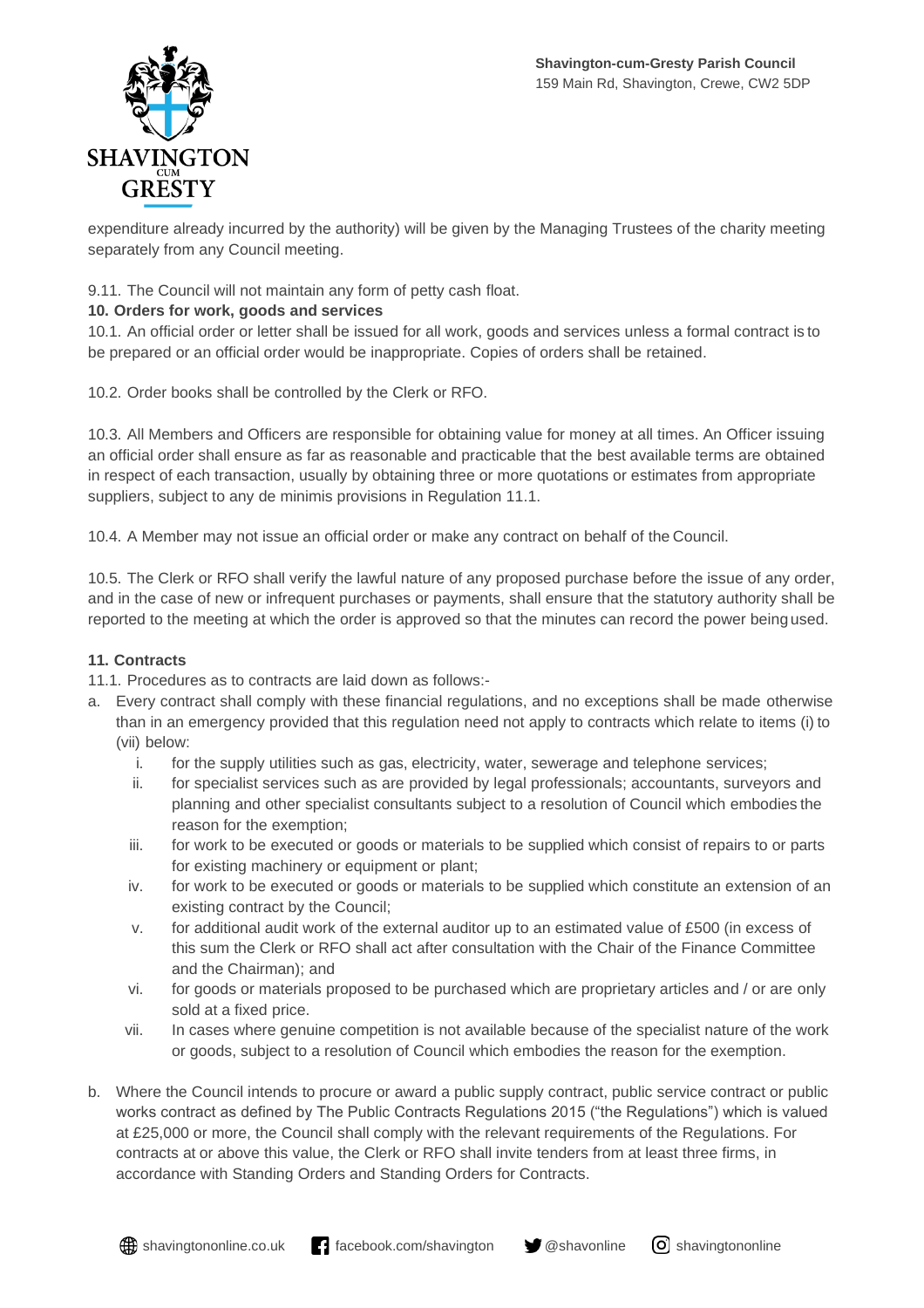

- c. The Public Services (Social Value) Act 2012 requires public bodies to consider how what is to be procured may improve social, environmental and economic wellbeing of the relevant area, how they might secure any such improvement and to consider the need to consult.
- d. When applications are made to waive financial regulations relating to contracts to enable a price to be negotiated without competition, the reason shall be embodied in a recommendation to the Council.
- e. The full requirements of The Regulations, as applicable, shall be followed in respect of the tendering and award of a public supply contract, public service contract or public works contract which exceed thresholds in The Regulations set by the Public Contracts Directive 2014/24/EU (which may change from time to time).
- f. Any invitation to tender shall state the general nature of the intended contract and the Clerk shall obtain the necessary technical assistance to prepare a specification in appropriate cases. The invitation shall in addition state that tenders must be addressed to the Clerk in the ordinary course of post. Each tender shall state that no tender will be considered unless contained in an unmarked, plain, sealed envelope and endorsed "Tender" followed by the subject to which it relates and remain sealed until the prescribed date for opening tenders for that contract.
- g. All sealed tenders shall be opened at the same time on the prescribed date by the Clerk in the presence of at least two Members of Council.
- h. Any invitation to tender issued under this regulation shall be subject to Standing Orders, Standing Orders for Contracts and shall refer to the terms of the Bribery Act 2010.
- i. When it is to enter into a contract of less than  $£25,000$  in value for the supply of goods or materials or for the execution of works or specialist services other than such goods, materials, works or specialist services as are excepted as set out in paragraph (a) the Clerk or RFO shall obtain 3 quotations (priced descriptions of the proposed supply); where the value is below £3,000 and above £500 the Clerk or RFO shall strive to obtain three estimates. Otherwise, Regulation 10.3 above shall apply.
- j. The Council shall not be obliged to accept the lowest or any tender, quote or estimate.
- k. Should it occur that the Council, or duly delegated Committee, does not accept any tender, quote or estimate, the work is not allocated and the Council requires further pricing, provided that the specification does not change, no person shall be permitted to submit a later tender, estimate or quote who was present when the original decision-making process was being undertaken.

#### **12. Payments under contracts for building or other construction works**

12.1. Payments on account of the contract sum shall be made within the time specified in the contract by the Clerk or RFO upon authorised certificates of the architect or other consultants engaged to supervise the contract (subject to any percentage withholding as may be agreed in the particular contract).

12.2. Where contracts provide for payment by instalments the Clerk or RFO shall maintain a record of all such payments. In any case where it is estimated that the total cost of work carried out under a contract, excluding agreed variations, will exceed the contract sum of 5% or more a report shall be submitted to the Council.

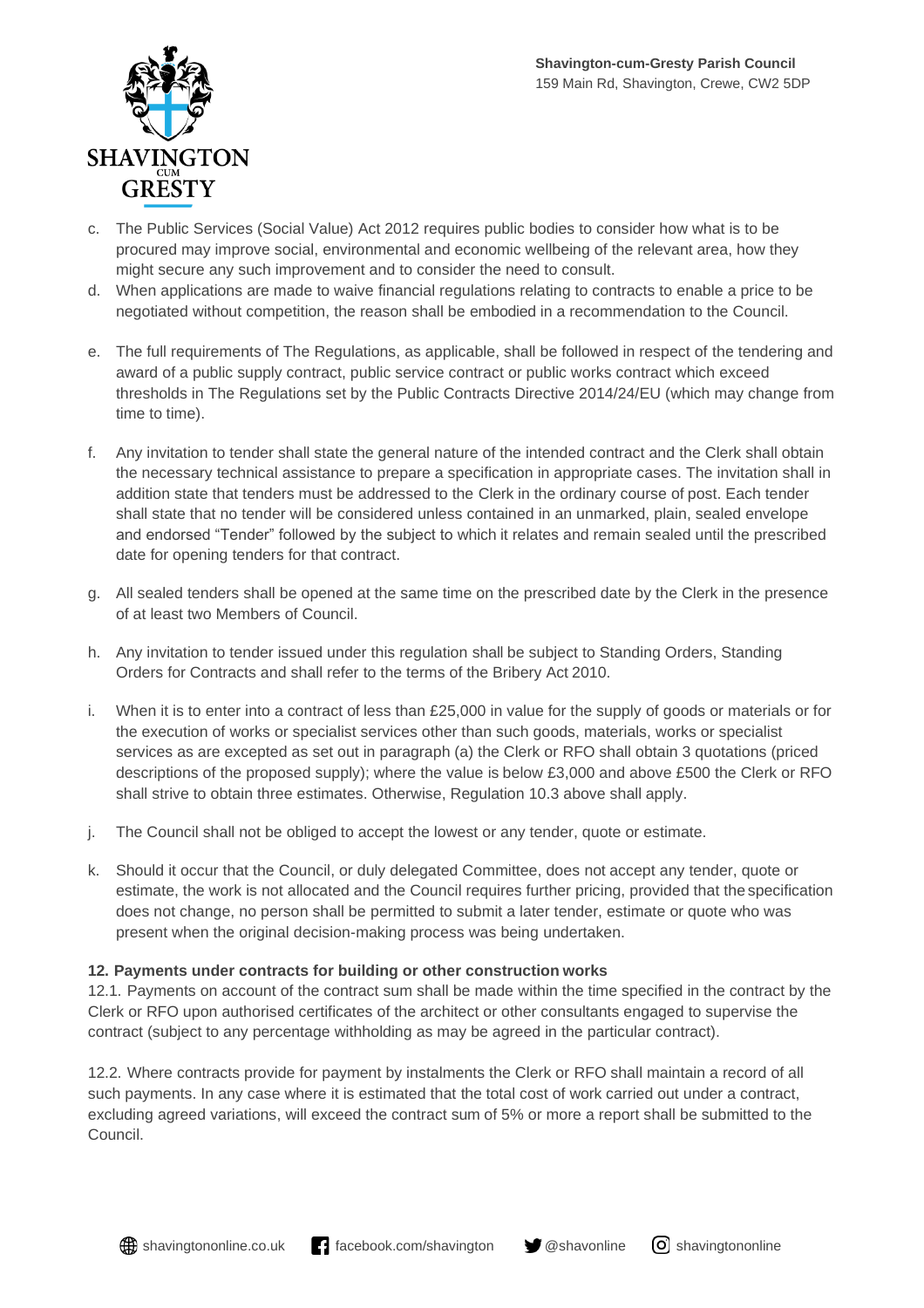

12.3. Any variation to a contract or addition to or omission from a contract must be approved by the Council and Clerk to the contractor in writing, the Council being informed where the final cost is likely to exceed the financial provision.

#### **13. Stores and equipment**

13.1. The Officer in charge of each section of the Council's organisation, shall be responsible for the care and custody of stores and equipment in that section.

13.2. Delivery notes shall be obtained in respect of all goods received into store or otherwise delivered and goods must be checked as to order and quality at the time delivery is made.

13.3. Stocks shall be kept at the minimum levels consistent with operational requirements.

13.4. The Clerk or RFO shall be responsible for periodic checks of stocks and stores at least annually.

#### **14. Assets, properties and estates**

14.1. The Clerk shall make appropriate arrangements for the custody of all title deeds and Land Registry Certificates of properties held by the Council. The Clerk or RFO shall ensure a record is maintained of all properties held by the Council, recording the location, extent, plan, reference, purchase details, nature of the interest, tenancies granted, rents payable and purpose for which held in accordance with Accounts and Audit Regulations.

14.2. No tangible moveable property shall be purchased or otherwise acquired, sold, leased or otherwise disposed of, without the authority of the Council, together with any other consents required by law, save where the estimated value of any one item of tangible movable property does not exceed £1,000. Such a disposal must be authorised by the Clerk or RFO and reported to the appropriate Committee or toCouncil.

14.3. No real property (interests in land) shall be sold, leased or otherwise disposed of without the authority of the Council, together with any other consents required by law. In each case a report in writing shall be provided to Council in respect of valuation and surveyed condition of the property (including matters such as planning permissions and covenants) together with a proper business case (including an adequate level of consultation with the electorate).

14.4. No real property (interests in land) shall be purchased or acquired without the authority of Council. In each case a report in writing shall be provided to Council in respect of valuation and surveyed condition of the property (including matters such as planning permissions and covenants) together with a proper business case (including an adequate level of consultation with the electorate).

14.5. Subject only to the limit set in Regulation 14.2 above, no tangible moveable property shall be purchased or acquired without the authority of the full Council. In each case a report in writing shall be provided to Council with a full business case.

14.6. The Clerk or RFO shall ensure that an appropriate and accurate Register of Assets and Investments is kept up to date. The continued existence of tangible assets shown in the Register shall be verified at least annually, possibly in conjunction with a health and safety inspection of assets.

#### **15. Insurance**

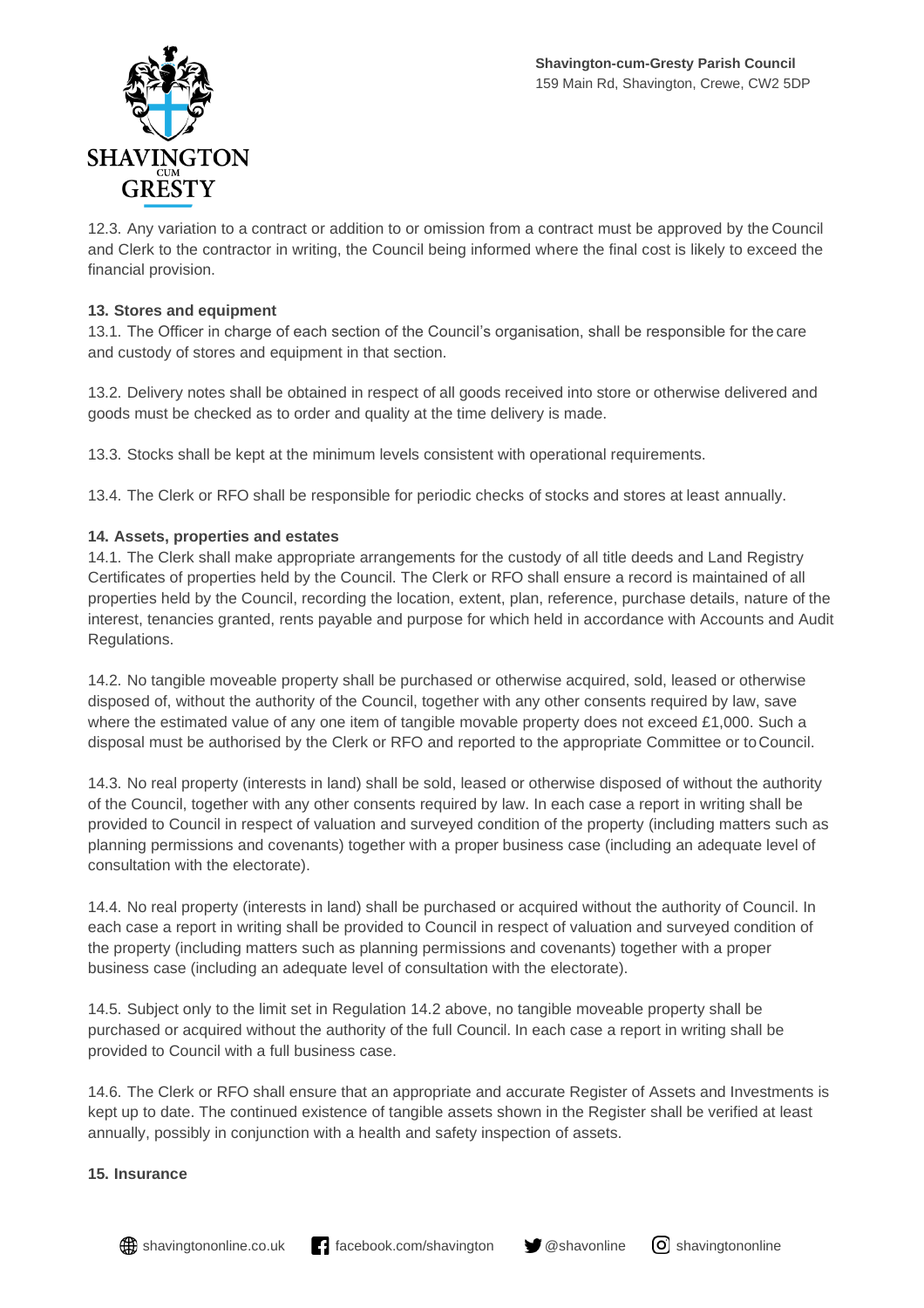

15.1. Following the annual Risk Assessment in accordance with Regulation 17, the Clerk or RFO shall effect all insurances and negotiate all claims on the Council's insurers, in consultation with the Clerk (if a different Officer).

15.2. The Clerk shall, where it is a separate Officer, give prompt notification to the Clerk or RFO of all new risks, properties or vehicles which require to be insured and of any alterations affecting existing insurances. 15.3. The Clerk or RFO shall keep a record of all insurances effected by the Council and the property and risks covered thereby and annually review it.

15.4. The Clerk or RFO shall be notified of any loss liability or damage or of any event likely to lead to a claim, and shall report these to Council at the next available meeting.

15.5. All appropriate Members and Officers of the Council shall be included in a suitable form of security or Fidelity Guarantee Insurance which shall cover the maximum risk exposure as determined annually by the Council, or duly delegated Committee.

# **16. Charities**

16.1. Where the Council is sole managing trustee of a charitable body, the Clerk or RFO shall ensure that separate accounts are kept of the funds held on charitable trusts and separate financial reports made in such form as shall be appropriate, in accordance with Charity Law and legislation, or as determined by the Charity Commission. The Clerk or RFO shall arrange for any audit or independent examination as may be required by Charity Law or any Governing Document.

# **17. Risk management**

17.1. The Council is responsible for putting in place arrangements for the management of risk. The Clerk or RFO shall prepare, for approval by the Council, risk management policy statements in respect of all activities of the Council. Risk policy statements and consequential risk management arrangements shall be reviewed by the Council at least annually.

17.2. When considering any new activity, the Clerk with the RFO shall prepare a draft risk assessment including risk management proposals for consideration and adoption by the Council.

# **18. Suspension and revision of Financial Regulations**

18.1. It shall be the duty of the Council to review the Financial Regulations of the Council in each financial year. The Clerk or RFO shall make arrangements to monitor changes in legislation or proper practices and shall advise the Council of any requirement for a consequential amendment to these Financial Regulations.

18.2. The Council may, by resolution of the Council duly notified prior to the relevant meeting of Council, suspend any part of these Financial Regulations provided that reasons for the suspension are recorded and that an assessment of the risks arising has been drawn up and presented in advance to all Members of Council.

# **19. Capital Expenditure**

19.1 For the purpose of these procedure rules "capital expenditure" means the acquisition of land or buildings, the erection of buildings, the erection of permanent works, the purchase or vehicles, plant, machinery, equipment and furniture and any related fees, which are not financed from the Revenue budget. Items or groups of items under the value of £1,000 would not normally be classified as capital expenditure.